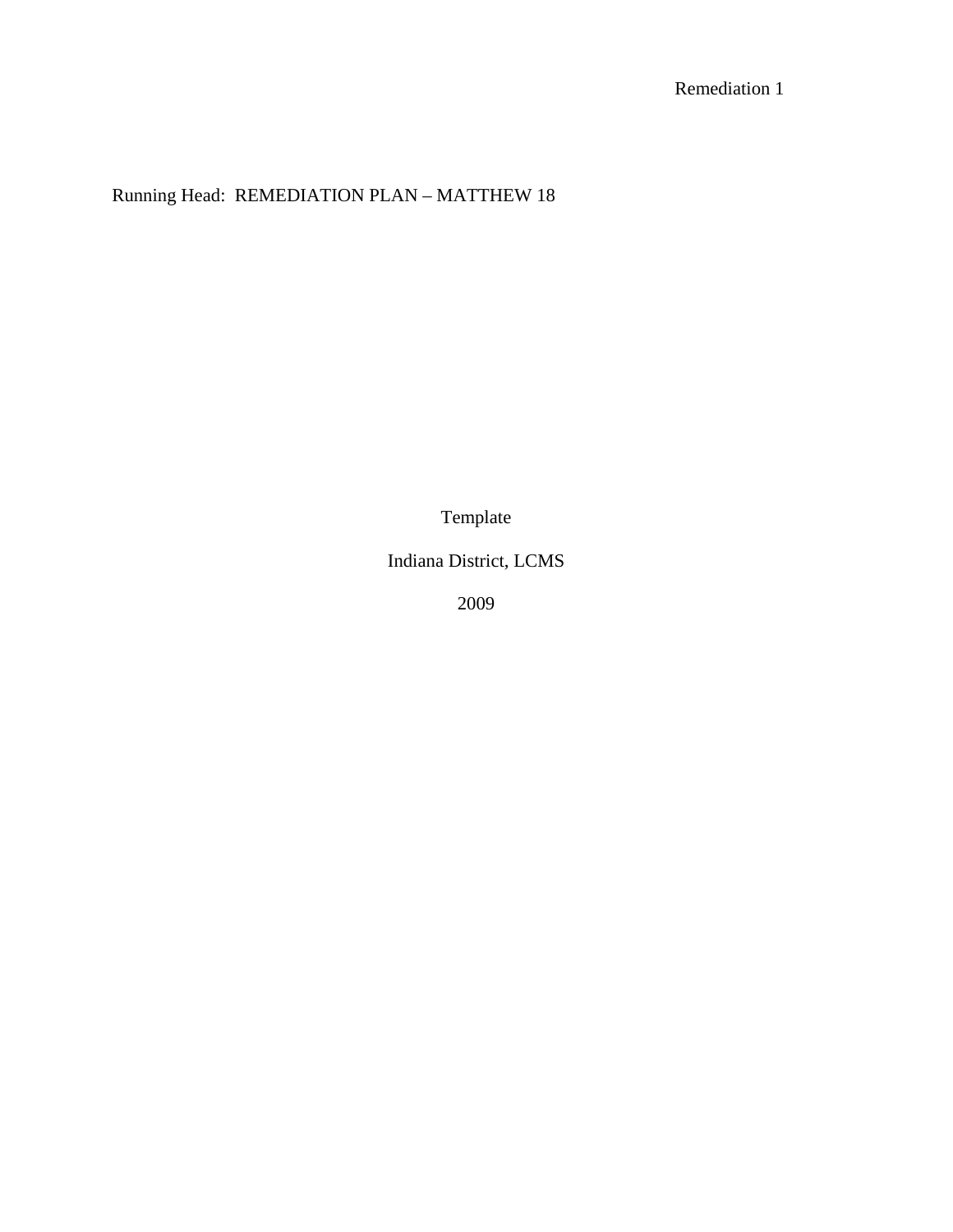Remediation 2

### Introduction

Educators are great gifts from God to His church. Many are dedicated servants with a passion to serve children and their Lord and Savior, Jesus Christ. These dedicated men and women are intentional about integrating their faith and sharing that precious Gospel message each and every day with children and young adults entrusted in their care. Their zeal to teach coupled with their unselfish nature to serve reflects the quality of instruction offered to little children and young adults. Educators in our Lutheran schools are redeemed children of God and valuable to the school families and congregational members that embody God's church.

#### Need for Remediation

We, who have the responsibility to supervise workers in God's vineyard, need to do so with a willingness to help. Educators in our Lutheran schools are not perfect; however, they are forgiven through faith in Jesus Christ. Sometimes staff members do not perform effectively or err in their work or living and thus become a stumbling block. For these workers a special kind of ministry is necessary. Out of love for them and for those who may be affected by them, these people must be helped. Sometimes that means helping them make a career change. But, more often, it means guiding and helping them to remedy their deficiencies and improve their level of performance. What follows is not a legal document or opinion. The suggestions and exhibits offered in this template are merely a guide to assist supervisors and Boards of Christian Education as they deal with personnel problems.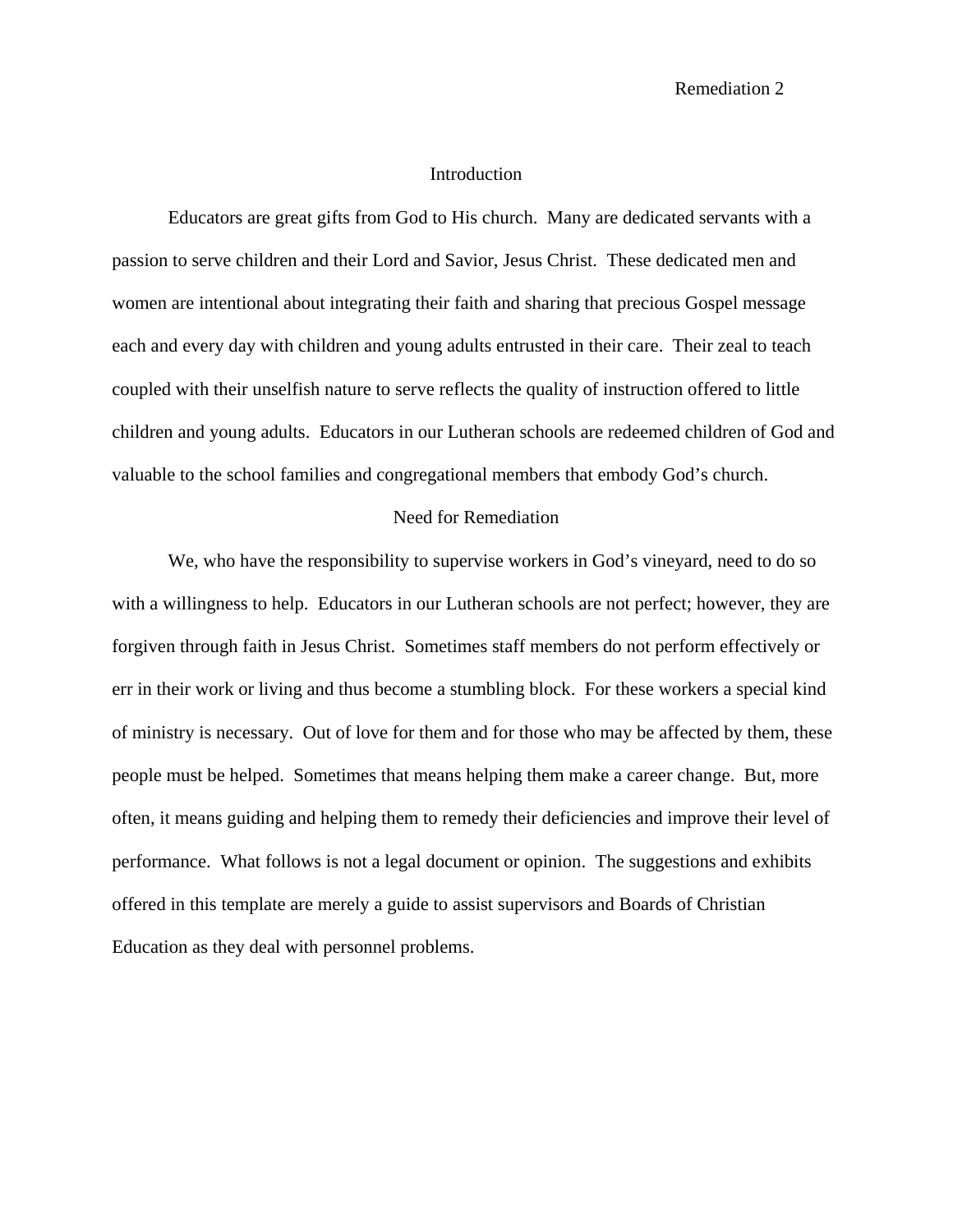#### Part I – Divine Call

Synod Bylaw 3.8.3.8.5 identifies the only causes for which members of a faculty may be removed from office, other than honorable retirement, which are listed as follows:

# **(1) professional incompetency including, but not limited to, the failure to meet criteria identified in Bylaw 3.8.3.8.2 (d); (2) incapacity for the performance of duty; (3) insubordination; (4) neglect of or refusal to perform duties of the office; (5) conduct unbecoming a Christian; and (6) advocacy of false doctrine (Constitution, Art. II) or failure to honor and uphold the doctrinal position of the Synod as defined further in Bylaw 1.6.2 (b).**

With this in mind, educators need to be served evangelically, fairly, and responsibly. We, who do supervise those entrusted to us, do so by calling upon the Lord for help, guidance, and a discerning heart and mind. Encouraging and assisting those under our care strengthens one's ministry and enhances the educational experience for all. Matthew 18:15-20 gives supervisors the procedure when dealing with erring colleagues. These passages in Scripture provide guidance for how to approach a colleague and emphasize the concept of forgiveness and reconciliation. When leaders approach an erring brother or sister in Christ with an understanding of genuine care and mutual concern, the process is more likely to bring about resolution and improve one's performance.

# Part II – Four Part Model

 The suggested model to use is the model offered in Synod's handbook, How to Help: Guidelines for Dealing with Problem Teachers or Administrators. Other models do exist; however, this model is promulgated as the model of choice for it is specific to the needs of Lutheran educators and follows God's Word. In any model, the goal is to improve not punish. The model of choice for Lutheran schools does outline a progressive action plan for remediation.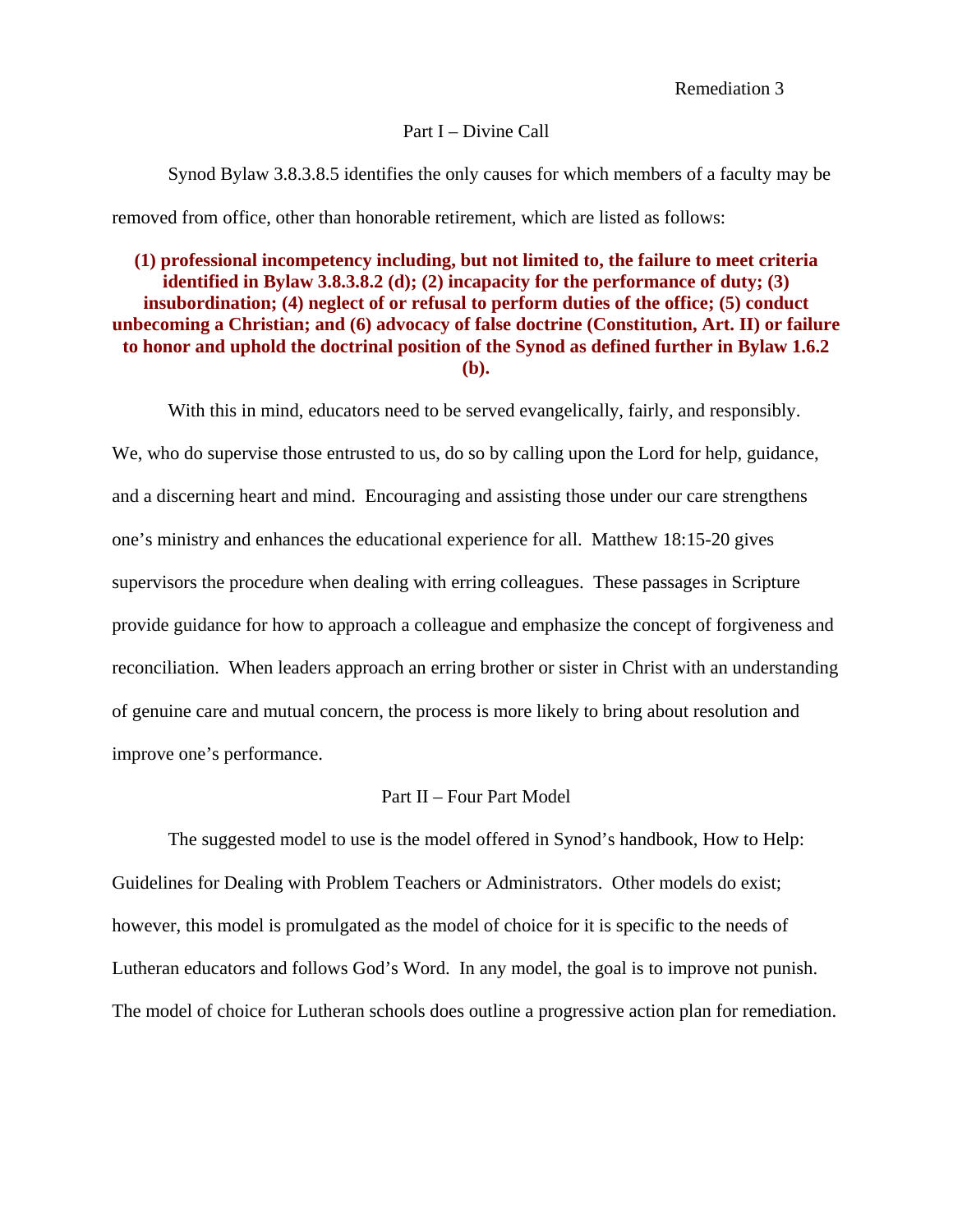# **Serve Notice**

 Pray for guidance and wisdom prior to approaching the erring colleague. When approaching a colleague, it is important to establish a time and place to meet. You may begin by asking, "Is this a good time to talk for about ten minutes?", or "Is another time more appropriate for you?" Begin the meeting with prayer. Never rely on opinion or recall. Put in writing exactly what the problem is. Be forthright with the teacher and relate reasons why such behavior cannot continue. Pen your response so that it clearly depicts what is adversely affecting people: children, other colleagues, parents, children, other congregational members. Factual and documented incidents keep the conversation moving forward and eliminate opportunities for debate. Close the meeting in prayer. See exhibit A for sample documentation. Below is a summary of steps regarding the first step, "Serve Notice:"

Deal in facts not opinions.

 Put in writing exactly what the problem is and how it affects people for whom the teacher is responsible.

Document the essence of the meeting and that a notice was served.

Inform the Pastor(s) about the essence of the meeting and that a notice was served.

### **Clearly Explain**

When approaching the colleague and explaining, it is important to remember you always want to function as a servant of the Lord Jesus. Your perspective is one of serving others. By doing so, use the documented incident to better help you explain the seriousness of the situation Allow the colleague to speak. Listen carefully. Continue the discussion until you are certain the individual understands the seriousness of the situation. Document other important matters that took place during the conversation. Pray for resolve. Below is a summary of steps regarding the second step, "Clearly Explain:"

 Use the documented incident to clearly explain the seriousness of the situation. Explain the concern as often as possible to assure the colleague understands.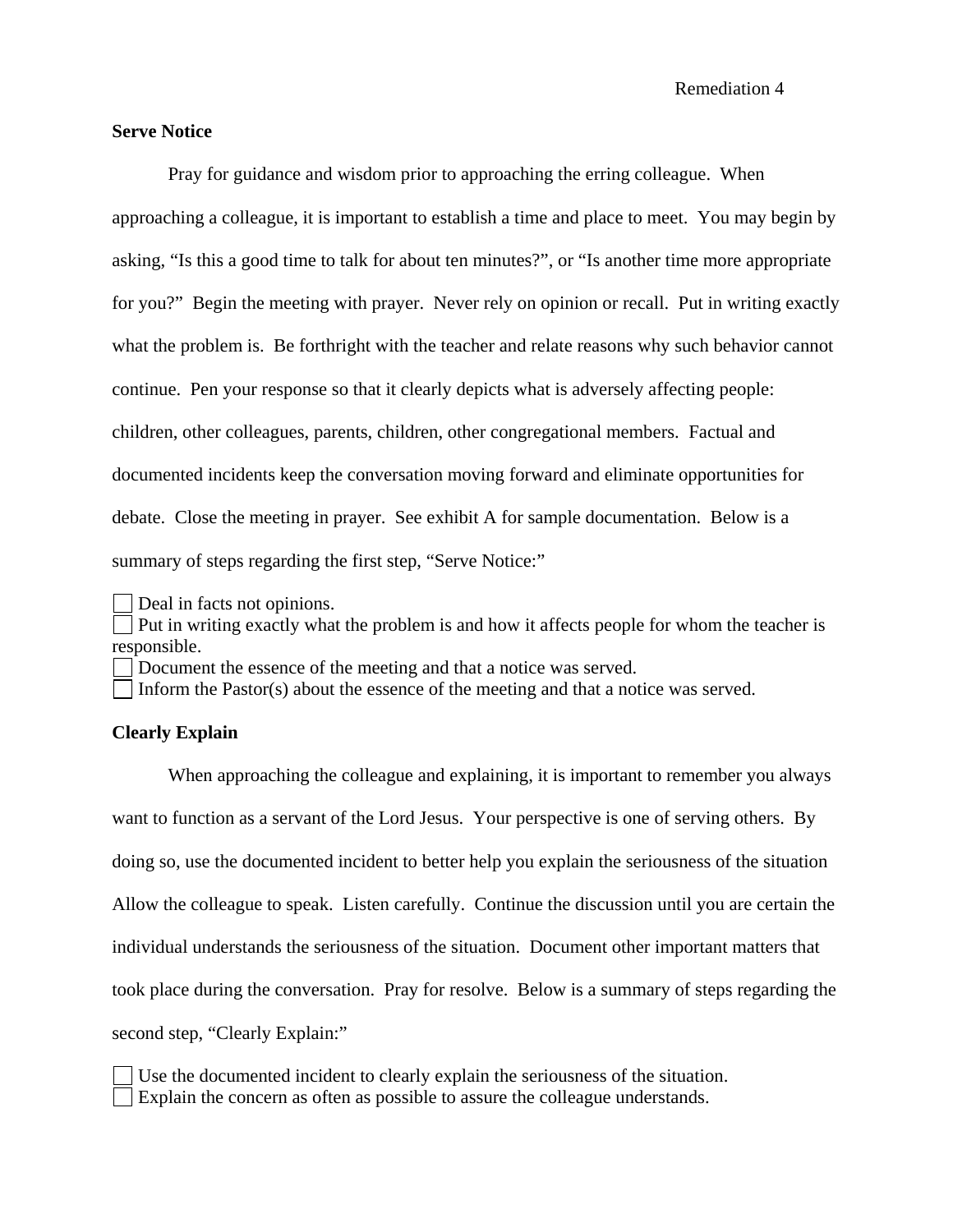Document any other important matters that surfaced during the conversation.

Sign the documentation from the meeting and share the very next day.

Continue to keep good lines of communication with Pastor(s).

### **Offer Assistance**

It is right and proper to suggest alternatives for improvement. Have a variety of helpful

suggestions ready in advance (i.e. people to consult, possible graduate classes, professional

counseling people, resource books, journal articles, budgeting and time management suggestions,

task planning assistance, etc.). Document the types of assistance agreed upon and the amount of

financial help available. Both administrator and educator sign the action plan. See Exhibit B for

a sample action plan. Below is a summary of step three, "Offer Assistance."

Put in writing some helpful suggestions to bring to the meeting.

Share and explain all the available resources for help.

Document the assistance and amount of financial help available.

Sign documentation from the meeting and share the very next day.

Inform Pastor(s) that an agreed action plan for improvement is implemented.

# **Specify a Time Frame**

An action plan is more likely to be effective when that action plan has predetermined

benchmarks that are specific to the needs of the individual, measureable, and obtainable. The

success of that agreed upon plan is integral when administrator and colleague work together for

resolve; however, the implementation of that plan and consequences if deadlines are not met are

not negotiable. Below is a summary of step four, "Specify a Time Frame."

|  |  | $\vert$ Set an exact date or time by which specific improvement(s) are to occur.                                                                                                                                                 |  |  |
|--|--|----------------------------------------------------------------------------------------------------------------------------------------------------------------------------------------------------------------------------------|--|--|
|  |  | $\mathbf{1}$ and the contract of the contract of the contract of the contract of the contract of the contract of the contract of the contract of the contract of the contract of the contract of the contract of the contract of |  |  |

Arrive at as much agreement as possible, but remember the supervisor sets the time frame.

Explain clearly the consequences if the deadlines are not met.

Both parties sign the plan of remediation.